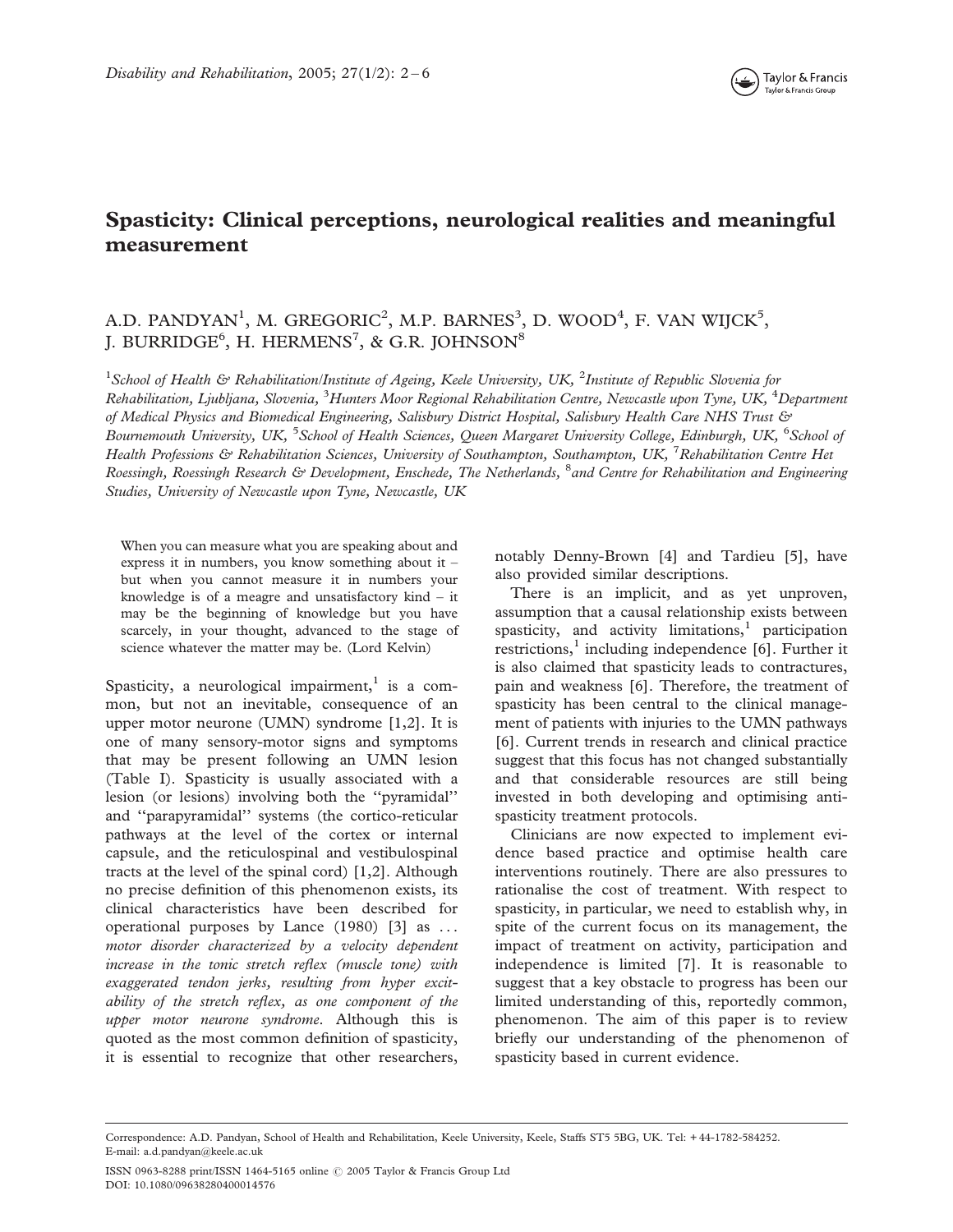## What is spasticity?

Although Lance provided a precise definition for spasticity in 1980 [3] the use of this term in the clinical literature would suggest there is considerable confusion regarding the exact nature of the phenomenon. Clinicians view Lance's definition as narrow and limiting (e.g. [6,7]) and researchers use the term to describe the variety of pathophysiological phenomena, observed following an UMN lesion, that are not related to the features described in the original definition (e.g.  $[8-10]$ ). This is not particularly surprising as the Lance definition [3], although commonly used, has never been fully validated. Given the significant advances in spasticity management and research since the publication of the Lance definition, it is essential that its validity and scientific underpinnings are reexamined. This will be done in the form of a brief literature review.

## A review of spasticity

The phenomenon described by Lance [3] exists, i.e. if a joint of a person with an UMN lesion is flexed or extended passively at two different velocities, greater muscle electrical activity is associated with the higher velocity stretch (Figure 1). This observation is not unique to our group and there are others who have demonstrated this phenomenon (e.g. [11,12]). The commonality between many studies that have demonstrated this phenomenon is that stretch related muscle activity can be elicited with relatively low levels of stretch velocities.

If Lance's definition of the phenomenon is valid then it should be possible to demonstrate that

1. The increased muscle activity, during the imposed stretching phase, results exclusively from increased activity in the stretch reflex pathways.

Table I. Following a UMN lesion a person will present with a combination sensori-motor signs and symptoms that are broadly classified as negative phenomena (which are normally characterised by a reduction in voluntary motor activity) and positive phenomena (which are normally characterized by increased levels of involuntary motor activity) [1,2,6].

| Positive features                                                            | Negative features |  |
|------------------------------------------------------------------------------|-------------------|--|
| Increased tendon reflexes with radiation                                     | Muscle weakness   |  |
| Clonus                                                                       | Loss of dexterity |  |
| Positive Babinski sign                                                       | Fatigability      |  |
| Spasticity (a velocity dependent increase in resistance to passive movement) |                   |  |
| Flexor spasm                                                                 |                   |  |
| Extensor spasm                                                               |                   |  |
| Mass reflex                                                                  |                   |  |
| Dyssynergic patterns of co-contraction during movement                       |                   |  |
| Associated reactions and other dyssynergic stereotypical spastic dystonias   |                   |  |

Spasticity, as defined by Lance, is only one of the positive phenomena that may occur following an UMN lesion. Table reproduced from Barnes (2001) [6].



Figure 1. Graphs showing the resistance to passive motion (Force) (A) and the EMG (B) as functions of elbow angle recorded from the elbow flexors of a stroke patient during an imposed manual extension of the elbow at a low velocity (black trace  $-8^{\circ}/s$ ) and a high velocity (grey trace  $-74\%$ ). The muscle activity in the flexors during the fast stretch was higher than that observed during the slow stretch. (For further explanations see the text.)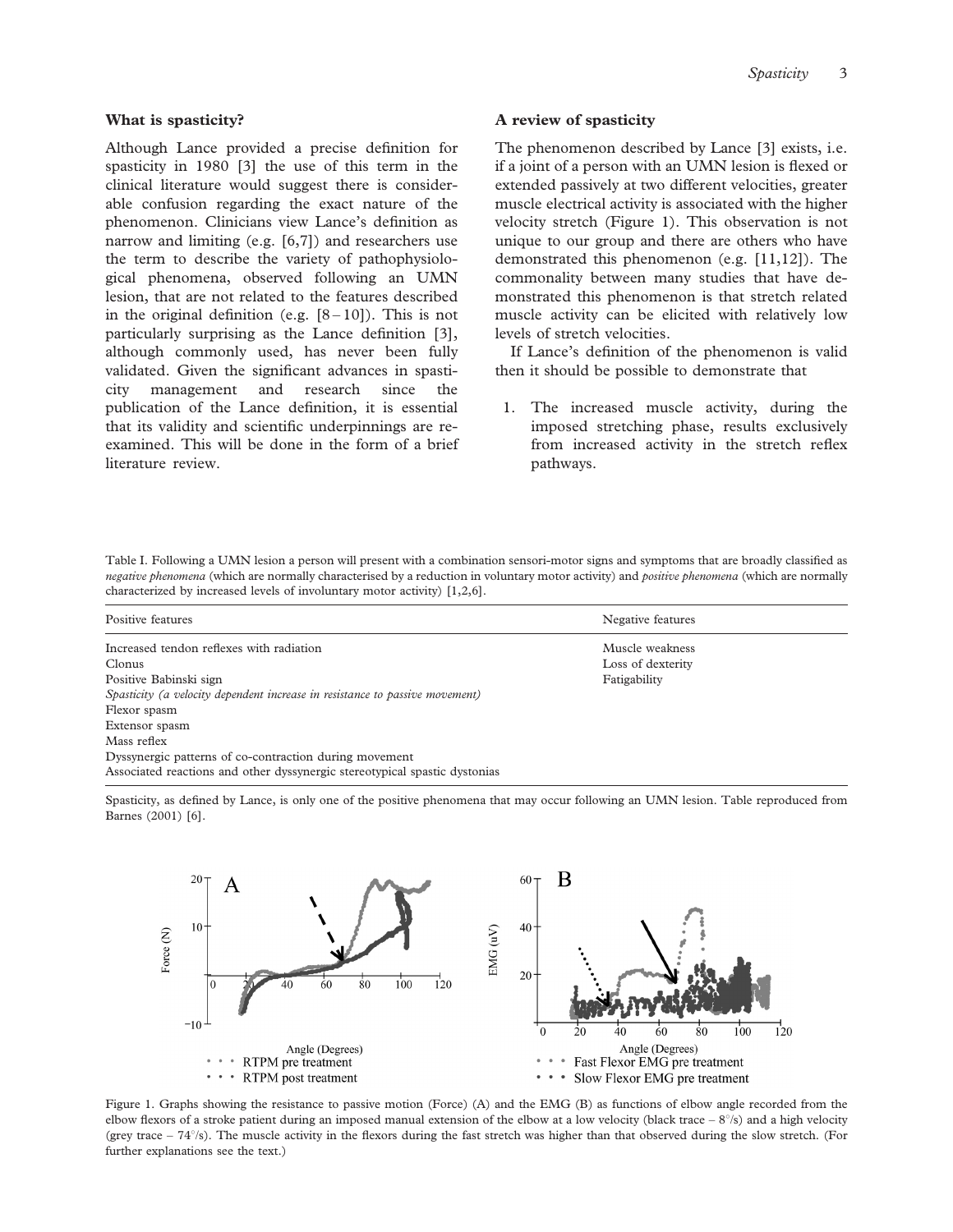## 4 A.D. Pandyan et al.

2. The increased muscle activity, during imposed stretching, will contribute to an increase in resistance to passive movement.

Further, if the definition is to be accepted as valid, one should also be able to demonstrate that

- 1. Velocity dependent increase in the resistance to passive movement is exclusive to spasticity
- 2. Spasticity is a pure 'motor disorder'

## Does the increased muscle activity result from increased stretch reflex activity?

Spasticity is reported to result from an increase in stretch reflex activity<sup>2</sup> (this is often described using the terms ''hyper-excitable'' or ''exaggerated''). This can result from either or from a combination of

- (a) Increased gain (amplification) in the stretch reflex networks, i.e. for a given afferent input (Ia and II) the response (output) from the respective efferent (a-motor neurone) is greater. Possible mechanisms that could contribute to an increased gain are increased a-motor neurone excitability, changes in the a-motor neurone properties, decreased Ia presynaptic inhibition, altered inhibition from the efferent pathway (in particular the group II fibres), altered reciprocal inhibition, decreased recurrent inhibition, increased excitability in the flexor reflex afferents (Group III and IV pathways) and altered force feedback (e.g. [1,2,10,13 – 20]).
- (b) Decreased threshold in the stretch receptors, i.e. the reflex response in people with spasticity can be triggered with a much smaller stimulus than that used in people with no spasticity. Possible mechanisms that could contribute to a decreased threshold are increased receptor sensitivity and an increased excitatory drive to the muscle spindle efferents (e.g. [1,13]).

There is some evidence to suggest that increased gain in the reflex pathways, not just stretch reflex pathways, contributes to a variety of signs and symptoms associated with the positive features of the UMN syndrome (Table I and section above). The general assumption would appear to be that the increased excitability of the reflex responses would manifest as an increase in the amplitude response. However, this may not always be the case. Recent evidence would suggest that the amplitude response of the stretch reflex, to a controlled step perturbation at the elbow, is lower than that seen in people with no spasticity

but the latency is significantly shorter in people with post stroke spasticity [21]. Further, there is evidence that spasticity (as defined by Lance, 1980) and stretch reflex hyperexcitability are not mutually exclusive [22]. With respect to the reduced threshold, although difficult to quantify, the evidence currently available suggests that spindle afferent activity is not necessarily abnormal in hemiparetic stroke [1,2,23,24].

In summary, there is insufficient evidence in the literature to support the hypothesis that the abnormal muscle activity observed in spasticity results exclusively from stretch reflex hyperexcitability. It would appear that activity in other afferent pathways (e.g. cutaneous), supraspinal control pathways (or systems) and even changes in the  $\alpha$ -motor neurone may also contribute to the signs and symptoms associated with spasticity and other positive features of the UMN syndrome.

## Does increased muscle activity contribute to increased resistance to imposed passive movement?

Based on the evidence available (e.g. [11,12,21, 24,25]), it is not possible to answer this question unambiguously. Muscle activity will normally contribute to force production; however, whether such a force can contribute proportionally to the resistance that opposes imposed passive stretching movement at all times is a moot point. For example, in Figure 1 it is possible to see that although there was an initial increase in the muscle activity (arrow with dotted line in Figure 1B) the resistance to the imposed passive movement only increased (arrow with dashed line in Figure 1A) after a further increase in muscle activity occurred (arrow with unbroken line Figure 1B).

Even with advanced instrumentation, the contribution from phasic stretch reflex activity (probably involving from monosynaptic or oligosynaptic feedback pathways) to stiffness has not been reliably measured. Although one would expect to be able to measure reliably the muscle activity contributions to stiffness from tonic stretch reflex activity (this will probably involve long latency polysynaptic pathways), it is surprising to note that it has also not been possible. The key confounding factors are likely to be inertial components from the limb segments, changes in the visco-elastic properties of soft tissues and joints, abnormal voluntary muscle activity, abnormal involuntary muscle activity resulting from phenomena other than stretch reflex hyperexcitability and the patient's cognitive and/or perceptuomotor abilities (i.e. the ability to understand instructions to comply with testing).

In summary, spasticity related muscle activity may contribute to increased joint stiffness. However, under routine clinical or research conditions, the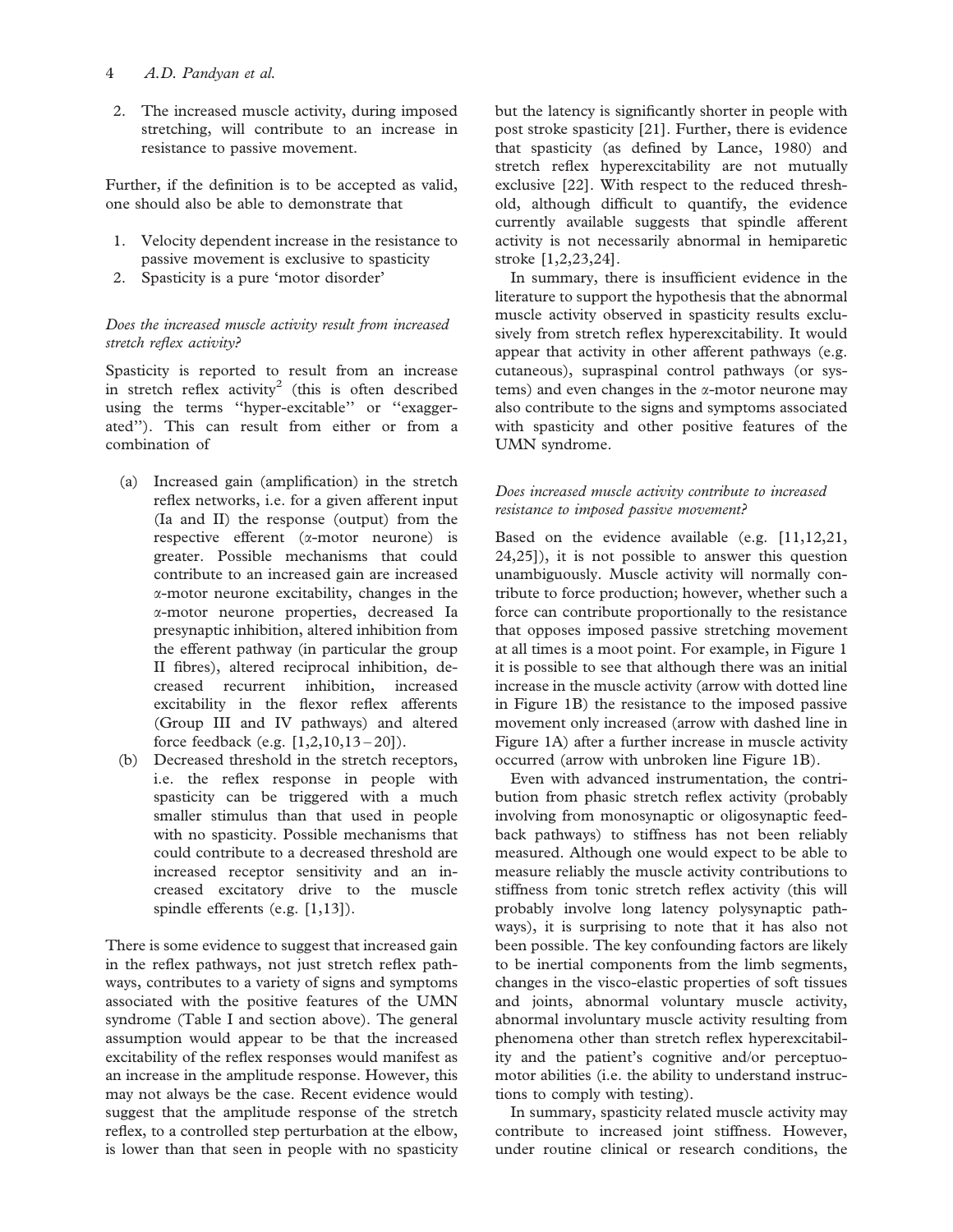exact relationship between spasticity related muscle activation and increased stiffness is yet to be modelled reliably (Figure 1A,B).

## Is velocity dependent increase in stiffness exclusive to spasticity?

If we are to operationalize the phenomenon of spasticity according to Lance (1980), it is essential that the velocity dependent increase in resistance to imposed passive movement is exclusive to spasticity.<sup>3</sup> However, there is irrefutable evidence that this is not the case and that this velocity dependent change in stiffness is a characteristic response of the soft-tissue structures (e.g. muscles, tendons, ligaments, etc.) which normally demonstrate viscoelastic properties (e.g. [11,12,25]).

## Is spasticity a ''motor disorder''?

Spasticity is without doubt an abnormal motor phenomenon, but, based on the current evidence, it would be wrong to treat it as a pure motor disorder. Stretch reflex activity is influenced by activity in other afferent (e.g. cutaneous and proprioceptive pathways) [26] and modulated by the higher centres in the nervous system [26]. Activity in other afferent pathways may also contribute to spasticity, e.g. benefits associated with antispasticity treatment involving electrical stimulation [11], and lycra garments [27] would suggest that cutaneous pathways have a role to play in spasticity. It is also possible that disordered feed-forward modulation of reflex activity, under both active and passive conditions, may also contribute to spasticity [21,26,28]. New evidence from studies of people with spinal cord injuries (and other animal models) suggest that an additional mechanism, i.e. a non-classical behaviour of motor neurons/inter-neurons described as plateau potentials $4$  may have a role to play in spasticity  $[10,17,18,29,30]$ . However, as there are relatively few studies in this area it is difficult to draw any specific conclusion on the relationship between spasticity and the ''voltage-dependent persistent inward currents'' which lead to the production of ''plateau potentials'' [10,17,18,29,30].

In summary, it would appear that spasticity is not a pure motor disorder as specified in the definition, but instead it may be considered to be disordered motor control which appears to present the signs and symptoms associated with the positive features of the UMN syndrome.

## Update on the Lance definition of spasticity

The evidence generated since the publication of the Lance definition suggests that spasticity is *not a pure* motor disorder and that it does not exclusively result from

hyper excitability of the stretch reflex. The changes in resistance to imposed passive movement cannot be uniquely related to muscle activity and the phenomenon of velocity dependence is not exclusive to stretch reflex hyperexcitability. Therefore, it must be concluded that there is a need to update the definition of spasticity to reflect accurately the recent research findings and current clinical interpretations. Based on the evidence available, spasticity could now be redefined as ''disordered sensori-motor control, resulting from an upper motor neurone lesion, presenting as intermittent or sustained involuntary activation of muscles".<sup>5</sup> Such a definition would imply that the term spasticity can now be used as a generic term to describe the entire range of signs and symptoms that are collectively described as the positive features of the UMN syndrome but narrows the term sufficiently to exclude the negative features of this syndrome and the pure biomechanical changes in the soft tissue and joints. This also opens up Lance's original definition to an interpretation that is clinically relevant. This definition also allows for the measurement/description of spasticity under both active and passive conditions. Although the definition will allow for a variety of signs and symptoms to be included under the umbrella of ''spasticity'', it does not imply or explicitly confirm a causal link between spasticity and other impairments (e.g. contractures), activity limitations, participation restrictions, and pain. If any such links exist they need to be demonstrated independently. It is now essential that the proposed definition, whether it is adopted or not, should be validated using appropriate and reliable measurement techniques that have clinical relevance. Furthermore, when using the term spasticity it is important that clinicians or researchers define precisely which particular aspect is being treated or studied and then ensure that valid measures are used for assessment.

During this review period the Consortium has also extensively reviewed the various approaches, viz neurophysiological, biomechanical and clinical, that could be used to measure individual aspects of spasticity. The outcomes of these reviews are contained in the next three papers. While accepting that not all aspects of spasticity can be (or need to be) measured at all times, the conclusions in this special issue will provide key recommendations with respect to clinically relevant measurement based on the reviews.

## **Notes**

1. ICF classification: url http://www.who.int/classification/icf/intros/ICF-Eng-Intro.pdf (accessed 24th Aug 2004). Impairments are problems in body function or structure such as a significant deviation or loss. Activity is the execution of a task or action by an individual. Activity limitations are difficulties an individual may have in executing activities. Participation is involvement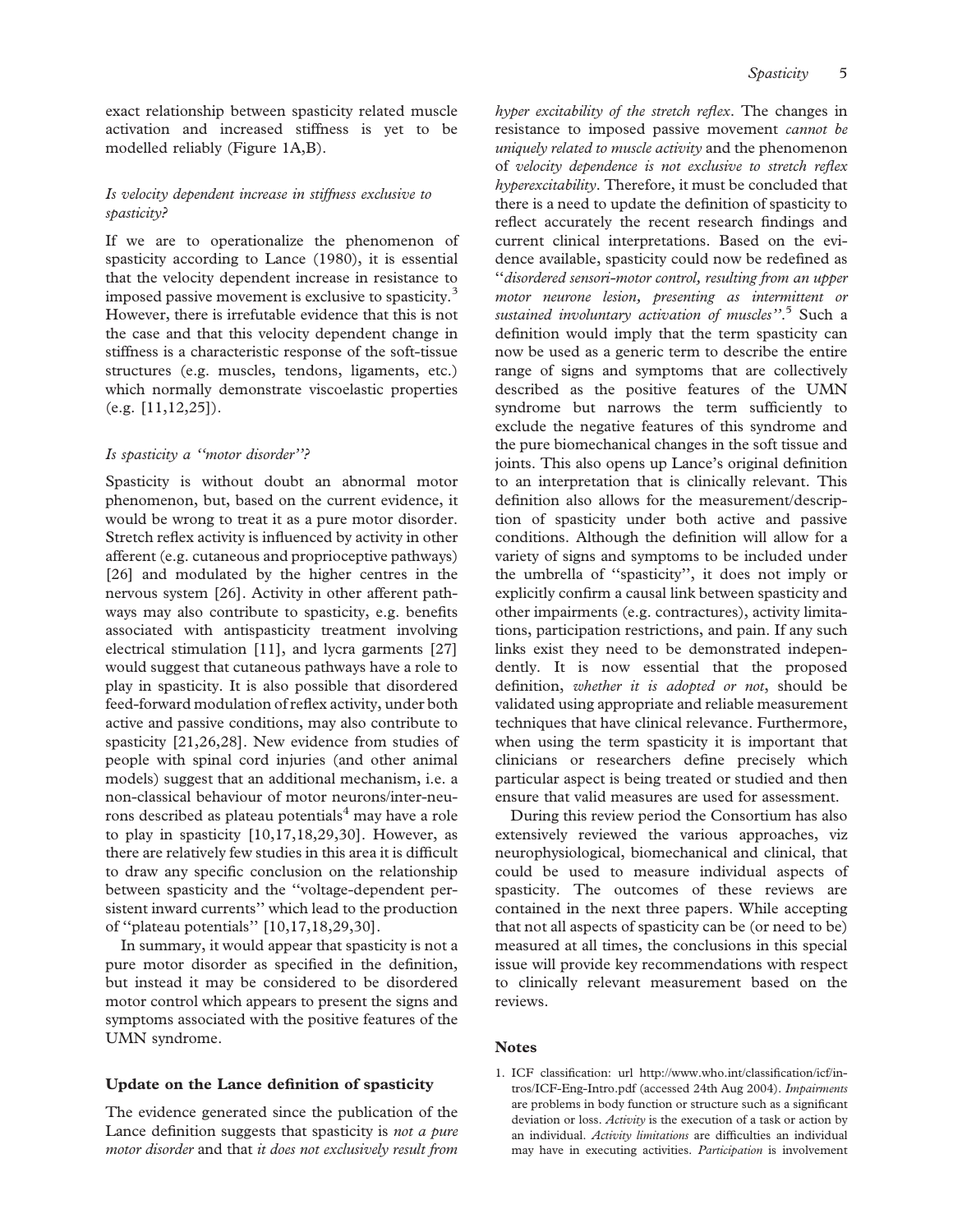in life situations. Participation restrictions are problems an individual ay experience in involvement in life situations.

- 2. The term ''tendon reflex'' is often used to describe a phasic stretch reflex. This anomaly probably reflects the clinical testing procedure used, i.e. the stimulus to elicit a stretch reflex is often obtained by using a hammer to tap on the tendon.
- 3. NB: The assumption one has to make here is that the muscle activity will proportionally contribute to increased stiffness.
- 4. Description of a plateau potential from Kiehn and Eken [30, p 746]: A plateau potential is a stable membrane potential that is more depolarized than the resting membrane potential. When a plateau potential is initiated, a cell can fire action potentials in the absence of continuous synaptic excitation [30].
- 5. For the purposes of this research project the SPASM consortium has reviewed the literature related to the measurement of spasticity using the definition described above. The Lance definition was too restricitive.

#### References

- [1] Burke D. Spasticity as an adaptation to pyramidal tract injury. Advances in Neurology 1988;47:401 – 422.
- [2] Sheean G. Neurophysiology of spasticity. In Barnes MP and Johnson GR, editors. Upper motor neurone syndrome and spasticity: Clinical management and neurophysiology. Cambridge: Cambridge University Press; 2001. p 12 – 78.
- [3] Lance JW. Pathophysiology of spasticity and clinical experience with Baclofen. In Lance JW, Feldman RG, Young RR and Koella WP, editors. Spasticity: Disordered motor control. Chicago: Year Book; 1980. p 185 – 204.
- [4] Denny-Brown D. The cerebral control of movement. Liverpool University Press; 1966.
- [5] Tardieu G, Shentoub S, Delarue R. A la recherche d;une technique de measure de la spasticite. Revue de Neurologie (Paris) 1954;91:143 – 144.
- [6] Barnes MP. An overview of the clinical management of spasticity. In Barnes MP and Johnson GR, editors. Upper motor neurone syndrome and spasticity: Clinical management and neurophysiology. Cambridge: Cambridge University Press; 2001. p  $1 - 11$ .
- [7] Sheean GL. Botulinum toxin treatment of spasticity: Why is it so difficult to show a functional benefit? Current Opinion in Neurology 2001;14:771 – 776.
- [8] Lieber RL, Steinman S, Barash IA, Chambers H. Structural and functional changes in spastic skeletal muscle. Muscle Nerve 2004;29:615 – 627.
- [9] Worley JS. Relationship among three clinical measures of muscle tone in shoulders and wrists of patients with post stroke condition. Canadian Journal of Occupational Therapy 1993;60:253 – 261.
- [10] Bennett DJ, Li Y, Harvey PJ, Gorassini M. Evidence for plateau potentials in the tail moto(r)neurones of awake chronic spinal rats with spasticity. Journal of Neurophysiology 2001;86:1979 – 1982.
- [11] Dewald JPA, Given JD. Electrical stimulation and spasticity reduction. Fact or fiction? Physical Medicine & Rehabilitation: State of the art reviews 1994;8:507 – 522.
- [12] Hufschmidt A, Mauritz K. Chronic transformation of muscle in spasticity: A peripheral contribution to increased tone. Journal of Neurology Neurosurgery and Psychiatry 1985;48:676 – 685.
- [13] Rymer WZ, Katz RT. Mechanism of spastic hypertonia. Physical Medicine and Rehabilitation: State of the art reviews 1994;8:441 – 454.
- [14] Chapman EC, Wisendanger M. The physiological and anatomical basis of spasticity: A review. Physiotherapy Canada 1982;34:125 – 136.
- [15] Dimitrijevic MR, Nathan PW. Studies of spasticity in man: 1. Some features of spasticity. Brain 1967;90:1 – 30.
- [16] Dimitrijevic MR, Nathan PW. Studies of spasticity in man. 3. Studies of reflex activity evoked by noxious cutaneous stimulation. Brain 1968;91:349 – 368.
- [17] Kiehn O, Eken T. Prolonged firing in motor units: Evidence of plateau potentials in human motoneurons? Journal of Neurophysiology 1997;78:3061 – 3068.
- [18] Nickolls P, Collins DF, Gorman RB, Burke D Gandevia SC. Forces consistent with plateau-like behaviour of spinal neurons evoked in patients with spinal cord injuries. Brain 2004;127:660 – 670.
- [19] Bennett DJ, Li Y, Siu M. Plateau potentials in sacrocaudal motoneurons of chronic spinal rats, recorded in vitro. Journal of Neurophysiology 2001;86:1955 – 1971.
- [20] Hidler JM, Schmit BD. Evidence of altered force-feedback inhibition in chronic stroke. IEEE Transactions on Neural Systems and Rehabilitation Engineering 2004;12:166 – 176.
- [21] Salazar-Torres J, Pandyan A, Price C, Davidson R, Barnes M, Johnson GR. Does spasticity result from hyperactive stretch reflexes? Preliminary findings from a Reflex Characterisation Study. Journal of Disability and Rehabilitation 2004;26:756 – 760.
- [22] Sherman SJ, Koshland GF, Laguna JF. Hyper-reflexia without spasticity after unilateral infarct of the medullary pyramid. Journal of the Neurological Sciences 2000;175:  $145 - 155.$
- [23] Wilson LR, Gandevia SC, Inglis JT, Gracies J-M, Burke D. Muscle spindle activity in the affected upper limb after a unilateral stroke. Brain 1999;122:2079 – 2088.
- [24] Brown JK, van Rensburg F, Walsh G, Lakie M, Wright GW. A neurological study of hand function of hemiplegic children. Developmental Medicine and Clinical Neurology 1987;29:287 – 304.
- [25] Singer BJ, Dunne JW, Singer KP, Allison GT. Velocity dependent passive plantarflexor resistive torque in patients with acquired brain injury. Clinical Biomechanics, 2003;18:  $157 - 165.$
- [26] Rothwell J. Control of human voluntary movement. 2nd ed. London: Chapman & Hall; 1994.
- [27] Gracies J-M, Marosszeky JE, Renton R, Sandanam J, Gandevia SC, Burke D. Short-term effects of lycra splints on upper limb in hemiplegic patients. Archives of Physical Medicine and Rehabilitation 2000;81:1547 – 1555.
- [28] Sinkjaer T, Andersen JB, Nielsen JF. Impaired stretch reflex and joint torque modulation during spastic gait in multiple sclerosis patients. Journal of Neurology 1996;243: 566 – 574.
- [29] Hornby TG, Rymer WZ, Benz EN, Schmit BD. Windup of flexion reflexes in chronic human spinal cord injury: A marker for neuronal plateau potentials? Journal of Neurophysiology 2003;89:416 – 426.
- [30] Kiehn O, Eken T. Functional role of plateau potential in vertebrate motor neurons. Current Opinions in Neurobiology 1998;8:746 – 752.